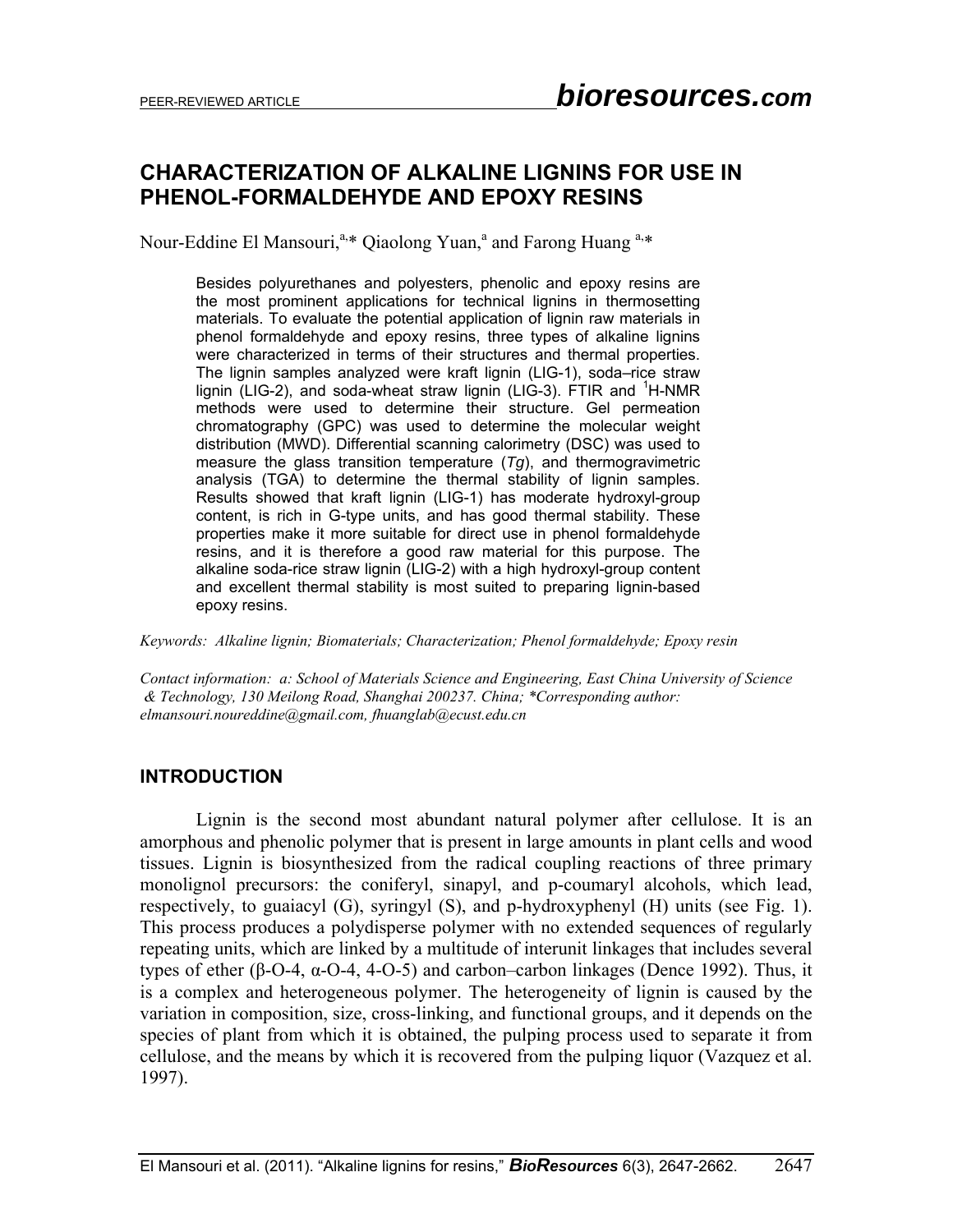# PEER-REVIEWED ARTICLE *bioresources.com*





Worldwide more than 50 million tons of lignin is being produced annually as residue in paper and ethanol production processes (Gosselink et al. 2004). With present technical knowledge and the existing technical characteristics of lignin products, this amount could be efficiently used to replace fossil resources but, instead, most lignins are burned to generate energy for pulp mills. Views, however, are now changing, and industry is beginning to show considerable interest in employing applications that use more environmentally friendly and natural compounds: for example, biomaterials, fuels, biocides and biostabilisers, animal feed health products, and crop cultivations (Lora and Glasser 2002).

In the field of biomaterials, lignin has been used to synthesize phenolic, polyester, polyurethane, and epoxy resins (Pizzi 1994; Alonso et al. 2004; Thring et al. 1997; Stewart 2008; Nonaka et al. 1997). Lignin is of interest especially in phenolic and epoxy resins because of its chemical structure, which is similar to that of phenol, which makes it a viable alternative to phenolic compounds in these resins. Lignin has been extensively investigated as a replacement for phenol in the synthesis of lignin-phenol-formaldehyde resin (Alonso et al. 2004; Benar et al. 1999; Danielson and Simonson 1998; Peng and Riedl 1994; Vazquez et al. 1995), and many researchers have developed methods for synthesizing lignin-based epoxy resins (Nonaka et al. 1997; Feldman et al. 1991a,b; Malutan et al. 2008; Simionescu et al. 1993; Sun et al. 2007; Ismail et al. 2010). In both cases, the properties of the final resins depend on the physico-chemical characteristics of lignin and, therefore, decisions on the suitability of using lignin in such applications require prior investigation of its chemical, structural, and thermal characteristics.

In this paper, three different alkaline lignins—namely kraft lignin (LIG-1), soda– rice straw lignin (LIG-2), and soda-wheat straw lignin (LIG-3)—were characterized for use in phenol formaldehyde and epoxy resins. The lignin samples were characterized both structurally and thermally by FTIR spectroscopy, 1H-NMR spectroscopy, gel permeation chromatography (GPC), differential scanning calorimetry (DSC), and thermogravimetric analysis (TGA).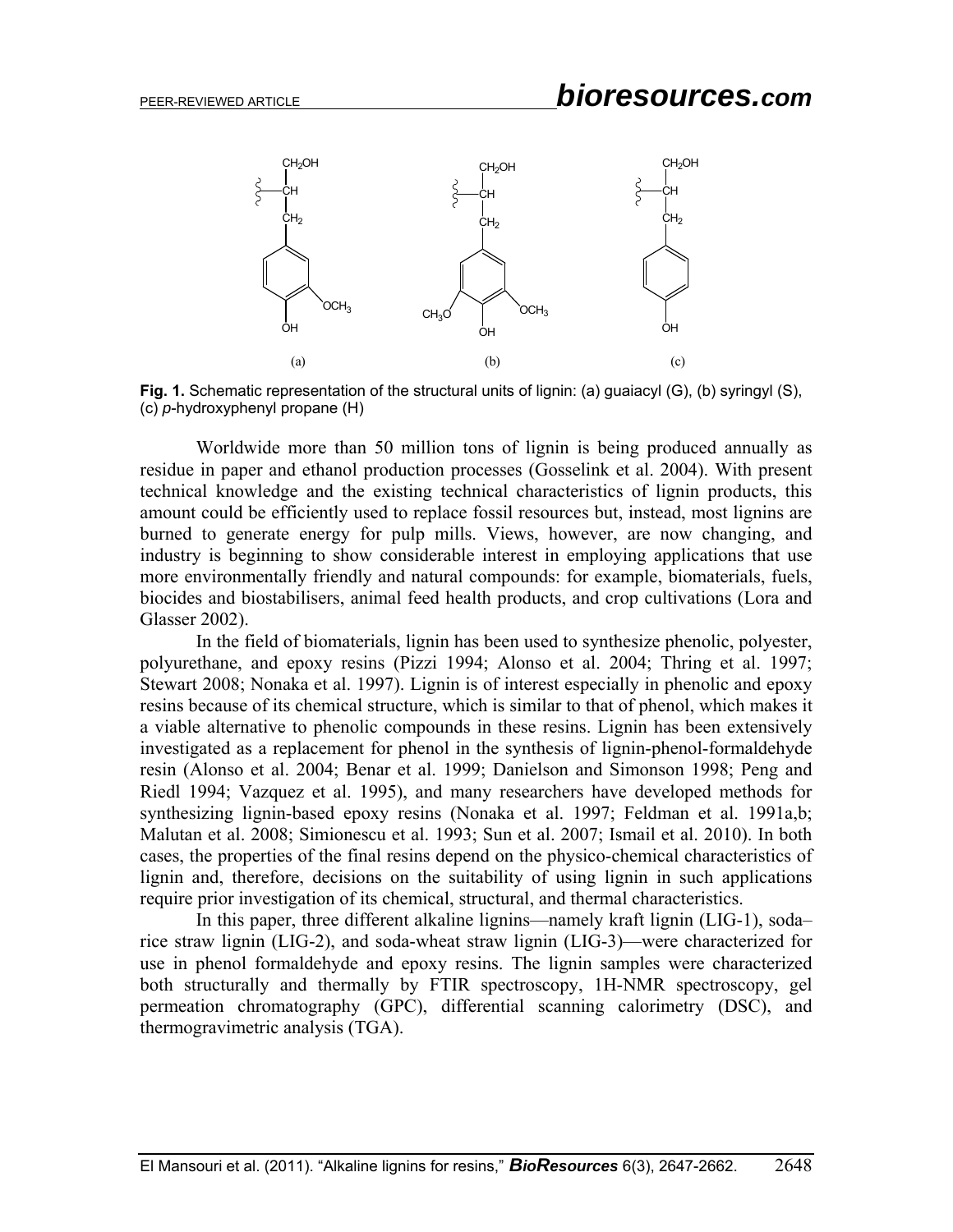### **EXPERIMENTAL**

#### **Raw Materials**

The alkaline lignins used in this study were obtained from the traditional kraft pulping process and the soda pulping process. Kraft lignin (LIG-1) was purchased from Sigma-Aldrich and used as received. Soda–rice straw lignin (LIG-2) was supplied by the South China University of Technology, Guangzhou, China. This lignin was produced by the ShangDong QuanMing Paper Making Co. Ltd. using the alkaline process with sodium hydroxide and  $Na_2CO_3$  from rice straw. Soda-wheat straw lignin (LIG-3) was supplied by Luohe Huadong Lignin Co., Ltd., Henan, China. The LIG-2 and LIG-3 were purified according to the method reported by Lin (1992). They were treated with sulfuric acid (1%) several times and washed extensively with hot water to solubilize the residual sugars. These lignins are ash-free and have less than 0.5% sugar content. They were airdried at room temperature to the equilibrium moisture content and stored in plastic bottles before they were characterized by the analytical methods described below. Other used reagents and solvents were analytic grade.

## **Structural Characterization and Molecular Weight Distribution**

## *FTIR spectroscopy for lignins*

The FTIR spectra of the lignin samples embedded in a KBr disk were obtained with a Nicolet 5700 FTIR-spectrophotometer using a resolution of 4 cm<sup>-1</sup> and 32 coaddition scans in a frequency range of 400 to 4000  $cm^{-1}$ . The pellet was prepared with a mixture of 300 mg potassium bromide and 5 mg of lignin samples. The spectra of the three alkaline lignins were analyzed by Nicolet software, and the absorbances of the functional groups were compared. The absorption bands were assigned as suggested by Faix (1992).

#### *Proton nuclear magnetic resonance spectroscopy of acetylated lignins*

The lignin samples were acetylated using the Thring et al. method (1991). Briefly, 30 mL of a 1:1 (v/v) mixture of pyridine and acetic anhydride was added to 2 g of lignin in a 100 mL conical flask, and, after stirring for 48 h at room temperature, the mixture was treated with 10-fold volumes of 1 % HCl at 0  $^{\circ}$ C. The resulting precipitate was filtered, washed with distilled water to neutral pH, and dried at room temperature.

Nuclear magnetic resonance spectroscopy was used to analyze the acetylated lignin samples. The <sup>1</sup>H-NMR spectra of 10 mg acetylated lignin samples dissolved in 0.5 mL of CDCl<sub>3</sub> were recorded on a Bruker AVANCE at 500 MHz using tetramethylsilane as internal standard. The proton signals were integrated from baseline and referred to the integrated signal of the methoxyl protons for the proton quantification of each functional group in the lignin molecule (Lundquist et al. 1980).

## *Phenolic hydroxyl groups by ultraviolet-spectroscopy (Δε method)*

The content of phenolic hydroxyl groups was determined as the total content of the phenolic hydroxyl units of lignin samples (see Fig.2) by UV-spectroscopy as described by Zakis (1994). This method is based on the difference in absorption at 300 and 360 nm between phenolic units in neutral and alkaline solutions. The content of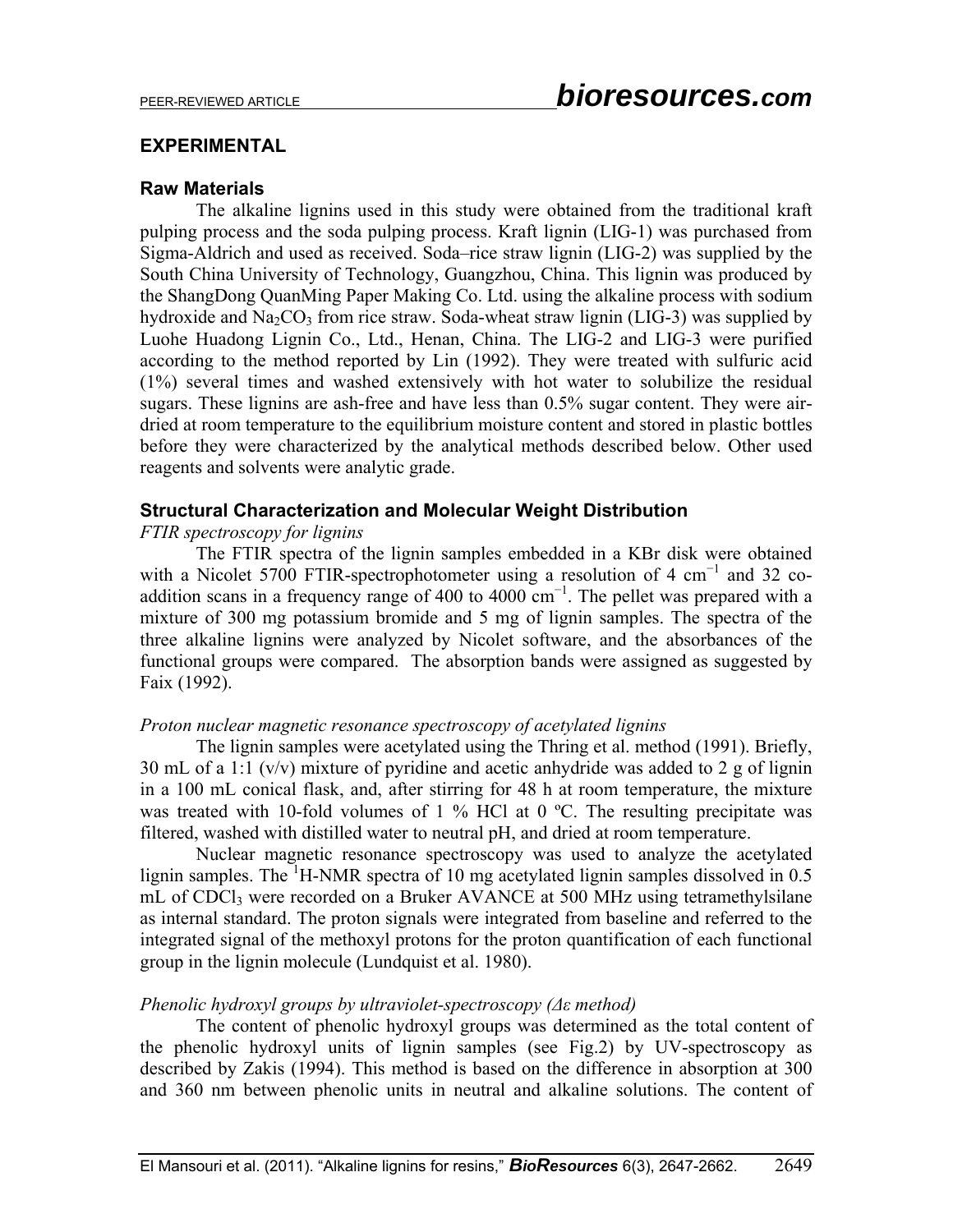ionizing phenol hydroxyl groups can be quantitatively evaluated by comparing the *Δε* values of substance studied at certain wavelengths to the values of *Δε* of the respective model compounds (I, II, III, IV types, Fig. 1).



**Fig. 2.** Types of phenolic structures determined in different lignin samples.

#### *Molecular weight distribution*

The molecular weight of acetylated lignins was studied by gel permeation chromatography (GPC) equipped with three Waters Styragel HR345 Columns for THF packed with a high performance, fully porous, highly crosslinked styrene–divinylbenzene copolymer gel of 7.6 mm \* 300 mm, supplied by Waters Co. The effluent was monitored with a Waters RI2414 RI-detector. The testing temperature was 35<sup>o</sup>C, and the injection volume was 100 μL. The columns were calibrated using polystyrene standards in the 92– 4.000.000 g/mol range. The THF flow was 1 mL/min, and the samples were dissolved in THF at a concentration of 1 mg/mL and stored for 24 h at 5  $\degree$ C to avoid any variation in molecular weight (Glasser et al. 1993). The signal detected was digitized at a frequency of 2 Hz, and the MWD was calculated from the recorded signal using normal GPC calculation procedures (Yau et al. 1979).

## **Thermal Analysis**

#### *Differential scanning calorimetry (DSC)*

Glass transition temperatures  $(T_g)$  were determined using a thermal analyzer TA MDSC2910. The DSC scans were recorded at a heating rate of 10 °C/min under nitrogen atmosphere with a flow rate of 60 mL/min. About  $6\pm 2$  mg of sample was used in each test after drying for one day at 60ºC under vacuum to eliminate water. The glass transition temperature  $(T_g)$  was defined as the mid point of the temperature range in which the change in heat capacity occurs.

## *Thermogravimetric analysis (TGA)*

The thermal stability of the lignin samples was measured using a NETZSCH STA 409 PC**/**PG instrument operating from 25ºC to 800ºC at 10ºC/min under a nitrogen atmosphere. TGA analysis measures the weight change of the sample as a function of temperature or time. The first derivative of the TG curve for the rate of mass loss *vs* temperature may be used to determine a single thermal decomposition temperature and compare the thermal characteristics of polymeric materials.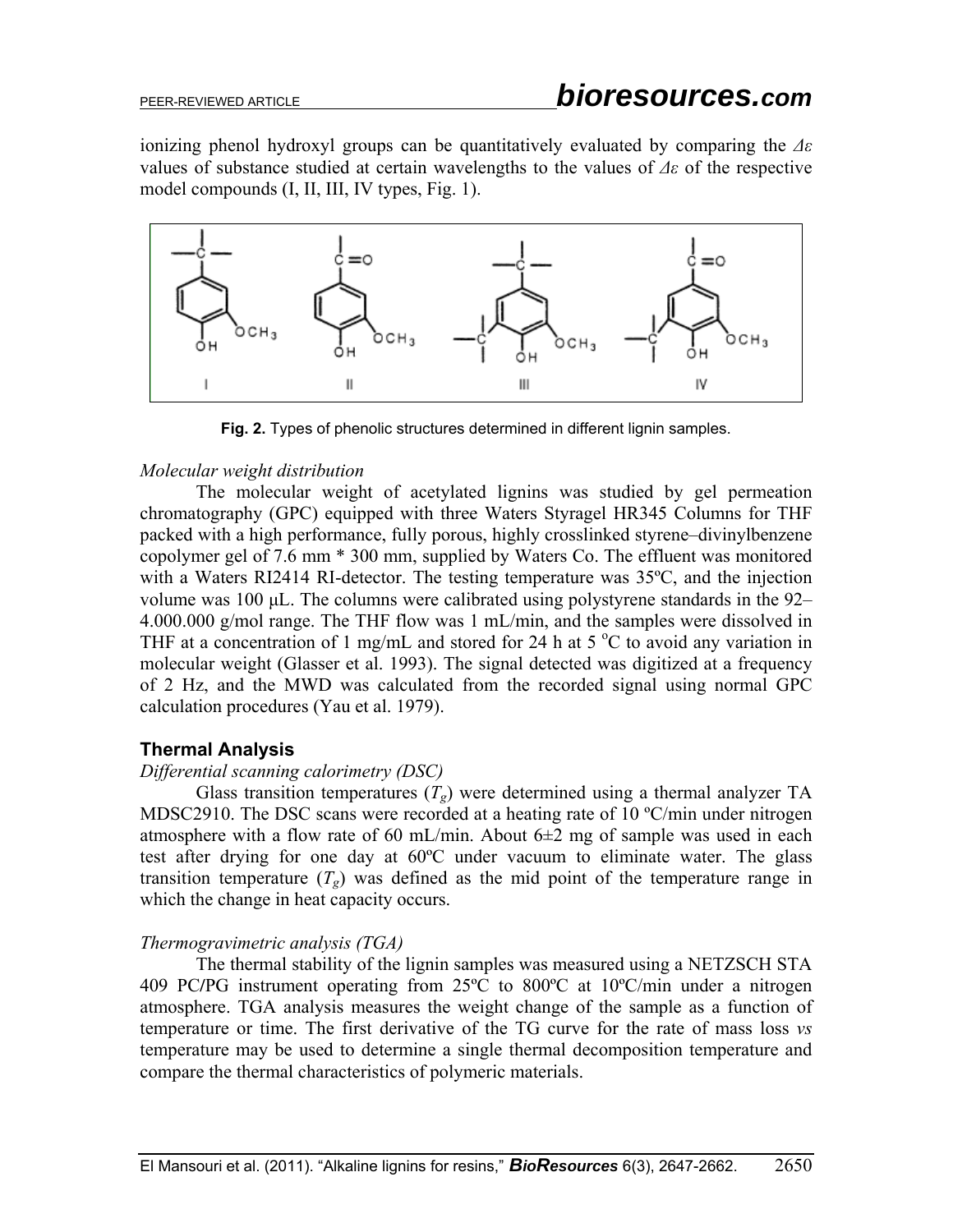# **RESULTS AND DISCUSSION**

#### **FTIR Spectroscopy for Lignins**

Figure 3(a) shows the infrared spectra of the lignin samples studied (LIG-1, LIG-2, and LIG-3). The spectra show some common features but also vibrations that were specific to each lignin. In the following paragraph we will analyse the recorded spectra of lignin samples on the basis of the assignments suggested by Faix (1992).

All lignins showed a broad band within the range  $3410$  to  $3460$  cm<sup>-1</sup>, which is attributed to the hydroxyl groups in phenolic and aliphatic structures, and the bands around 2935 and 2848 cm<sup>−</sup><sup>1</sup> , arising from CH stretching in the aromatic methoxyl groups and the methyl and methylene groups of the side chains. A strong band of carbonyl groups was present at  $1720 \text{ cm}^{-1}$  in LIG-2 and absent in LIG1 and LIG-3. In contrast, the absorbance of the band of carbonyl groups conjugated with an aromatic ring was detected at  $1648 \text{ cm}^{-1}$  in LIG-1 and LIG-3. The absorbance of the C-H vibration of the aromatic ring at 1615 cm<sup>-1</sup> and 1514 cm<sup>-1</sup>, and two other bands attributed to methoxyl groups appeared at  $1459 \text{ cm}^{-1}$  and  $1425 \text{ cm}^{-1}$ . These bands are common to all lignins, although their intensities may differ.

It is more difficult to make a detailed analysis of the spectral region below 1400 cm<sup>-1</sup>, since most bands are complex and have contributions from various vibrational modes. However, this region contains vibrations that are specific to the various monolignol units and enables the lignins to be structurally characterized. It is well known that in softwoods the lignin network is mainly composed of G moieties with a low content of S and only traces of p-H type units (Boeriu et al. 2004; Tejado et al. 2007). Hardwoods and dicotyl crops present different G/S ratios (Dence 1992). These differences in structure are visible in the three lignins studied. The spectrum of lignin sample LIG-1 shows the vibrations characteristic of the guaiacyl unit (1269 cm<sup>-1</sup>, G ring and C=O stretch; 1140 cm<sup>-1</sup>, CH in-plane deformation; 854 cm<sup>-1</sup> and 817 cm<sup>-1</sup>, C–H outof-plane vibrations in position 2, 5 and 6 of the guaiacyl units) which is characteristics of softwood lignins. The spectra of non-wood lignins from rice and wheat, respectively, LIG-2 and LIG-3, show one band at 1326 cm<sup>-1</sup> that is characteristic of the syringyl (S) ring plus guaiacyl  $(G)$  ring condensed; another at  $1115 \text{ cm}^{-1}$  that is characteristic of aromatic C-H in S units; and a vibration at 843 cm<sup>−</sup><sup>1</sup> that arises from the C–H out-ofplane vibration at position 2 and 6 of the S units. The first two bands are more intense in LIG-2 than in LIG-3, and the third band is weak in LIG-2 and LIG-3.

Common to the spectra of all lignin samples, there was a weak band at 1370-1375 cm<sup>-1</sup> corresponding to phenolic OH and aliphatic C-H in the methyl groups; a strong vibration in LIG1 and LIG-2; and a weak vibration in LIG-3 at 1215-1220 cm<sup>-1</sup> that can be attributed to C-C plus C-O plus C=O stretching. The ether–O- at 1043 cm<sup>-1</sup> was very intense in LIG-1, intense in LIG-3, and weak in LIG-2.

As a resin component, lignin can react with formaldehyde and phenol by heating under alkaline conditions to produce resol. In the first step of the reaction, hydroxymethyl groups are introduced into the lignin's reactive positions, mainly into ortho-positions in relation to the OH groups of the aromatic rings (see Fig. 1). In lignin, G and p-H-type units have free C-3 and C-5 positions in the phenolic ring which are reactive with formaldehyde, while in the S-type units both the C-3 and C-5 positions are blocked by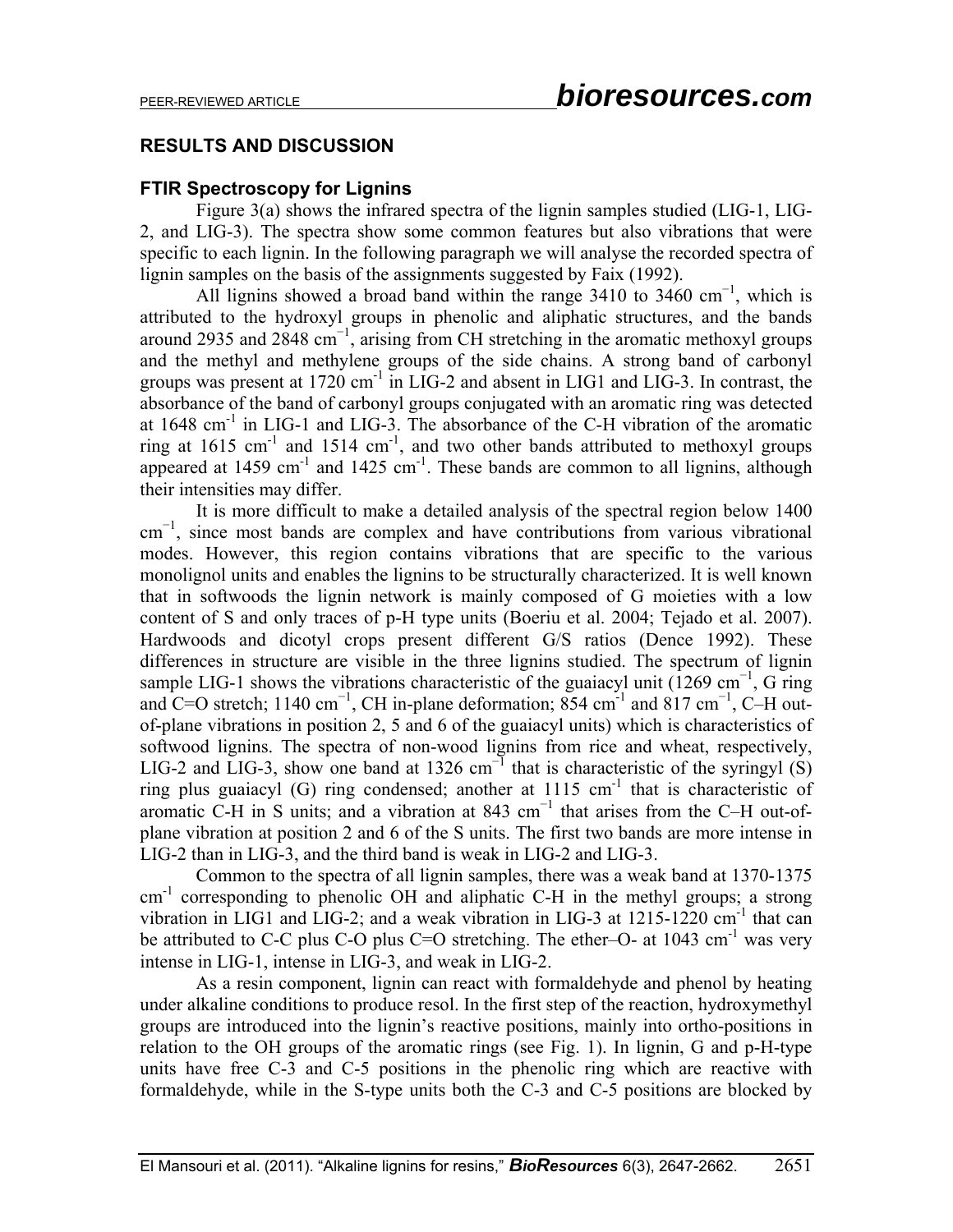methoxyl groups. From this criterion, the LIG-1 with most G-type units appeared to be the best of all the lignin samples studied for producing phenolic resins, especially the phenol formaldehyde resole type.

## **Proton NMR Spectroscopy of Acetylated Lignins**

From the spectrum of acetylated lignin sample LIG-2 presented in Fig. 3 it can be seen that the integration of proton signals into the  ${}^{1}H$  NMR spectrum is hampered by overlapping signals. Even so, by comparison with the signal for methoxyl protons the number of protons for each functional group can be estimated. The  ${}^{1}$ H-NMR signals of acetylated pine lignins, as indicated by Lundquist et al. (1980), are listed in Table 1. Table 2 lists the ratios of acetate groups to methoxyl groups in lignin samples after acetylation, as estimated from the ratios between the signals, together with the estimated total of the aliphatic and aromatic acetate signals. It also lists the content of phenolic hydroxyl groups as estimated by UV-spectroscopy method.

From the results of Table 2 it can be shown that both the alkaline lignins from rice and wheat straws (LIG-2 and LIG-3) had higher content of aliphatic and phenolic groups than those of Kraft lignin. This can be due to the method, raw material, and experimental conditions used in the pulping process.

Using sodium hydroxide extensively degrades the bonds between lignin and carbohydrates, which makes it easier to dissolve lignin in the pulping liquor with less degradation and oxidation of lignin molecules (Nada et al. 1998). This can also due to the greater hydrolysis of the methoxy groups and the ether linkages between the lignin polymers in LIG-2 and LIG-3. The lower content of hydroxyl groups in kraft lignin (LIG-1) can be attributed to the repolymerization process of the lignin fragments during the kraft pulping when a highly severe treatment is applied.

Although kraft lignin contains relatively less phenolic and hydroxyl groups than the other two lignins analysed, the fact that it comes from G-type units means that there are more unsubstituted 3- or 5-positions on the phenolic ring of the lignin molecule, which suggests that it could be used for the polymerization reaction in the phenol formaldehyde resin. To prepare epoxy lignin resin the epichlorohydrin reacts with the hydroxyl groups to form epoxy groups. Therefore, LIG-2 and LIG-3, from rice and wheat straws, respectively, with higher hydroxyl groups content could be a good raw material for lignin-based epoxy resins.

## **Molecular Weight Distribution**

The molecular weight distributions of acetylated lignin samples were obtained by size exclusion chromatography (SEC). Acetylation was carried out in order to fully dissolve the lignin sample in the chromatographic eluent (tetrahydrofuran). Figure 5 shows the corresponding molecular weight distributions of the acetylated lignins. The molecular weights are relative, because PS calibration was used. It can be seen that the shape of the MWD curves of all the lignins were the same and that the curves were normal.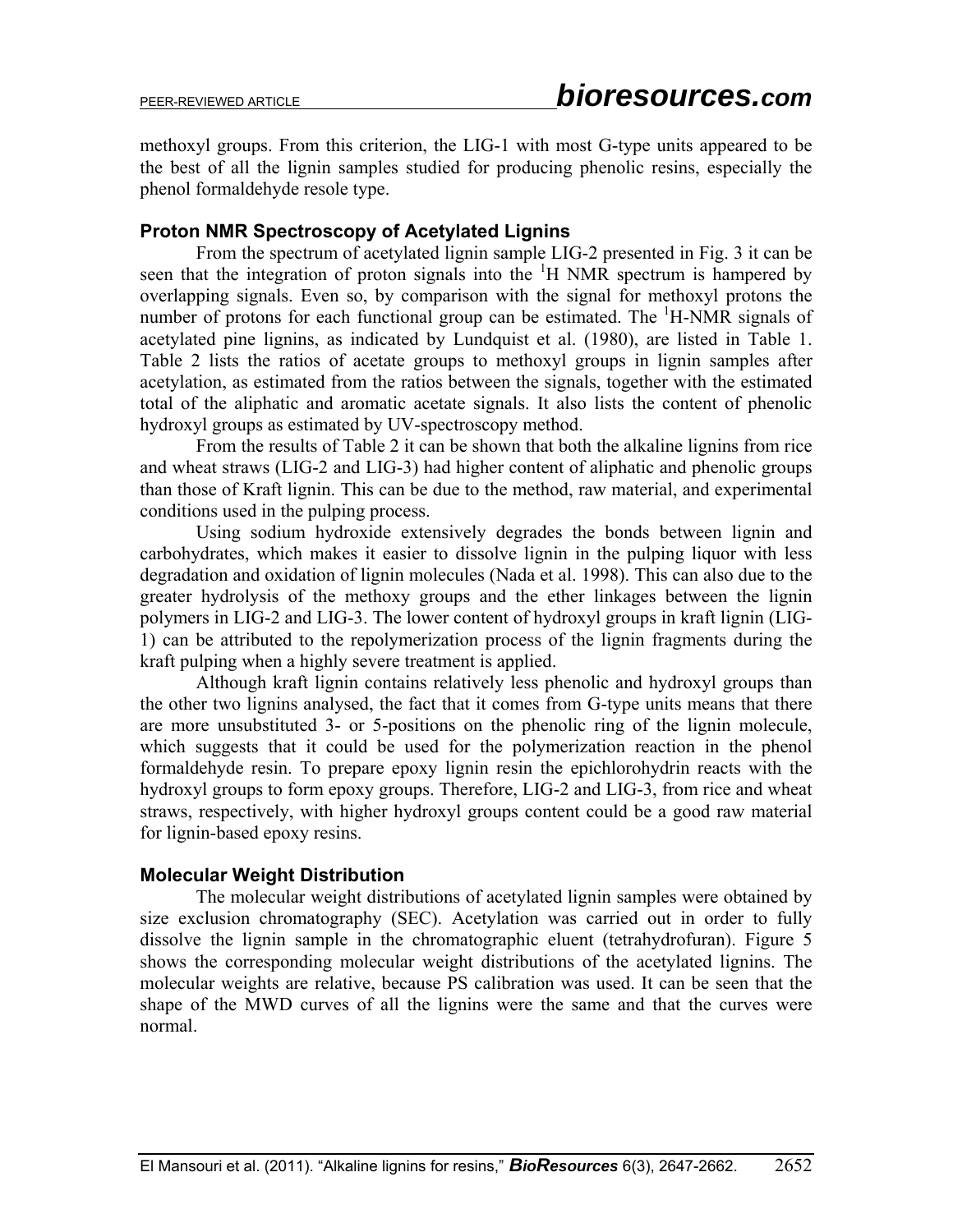

**Fig. 3.** FTIR spectra of (a) LIG-1, LIG-2, and LIG-3 lignin samples, and (b) detail of the 2000-400  $\mathsf{cm}^{-1}$  range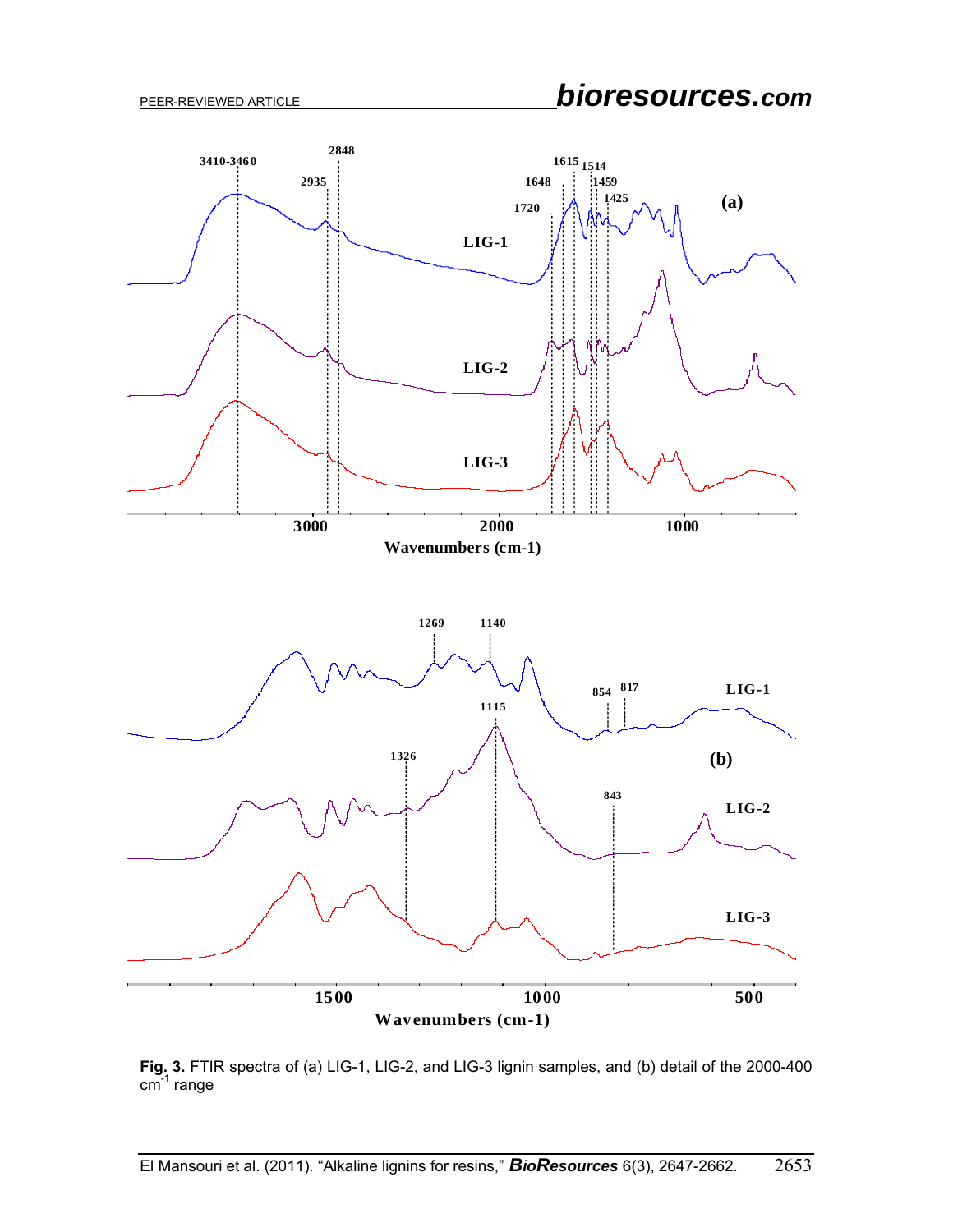

Fig. 4. <sup>1</sup>H-NMR spectrum of acetylated soda–rice straw lignin (LIG-2)

|  |  |  | Table 1. <sup>1</sup> H-NMR Signals of Acetylated Pine Lignins and Structural Assignments |
|--|--|--|-------------------------------------------------------------------------------------------|
|  |  |  |                                                                                           |

| $\delta^{\text{b}}$ , ppm | <b>Assignment</b>                                                                                                             |
|---------------------------|-------------------------------------------------------------------------------------------------------------------------------|
| 2.04                      | Aliphatic acetate                                                                                                             |
| 2.31                      | Aromatic acetate                                                                                                              |
| 2.58                      | Benzylic protons in $\beta$ - $\beta$ structures of secoisolariciresinol type, benzylic<br>protons in 3-aryl-1-propanol units |
| 3.82                      | Protons in methoxyl groups                                                                                                    |
| 4.21                      | Hy in several structures                                                                                                      |
| 4.70                      | Hα in $β$ - $β$ structures                                                                                                    |
| 5.34                      | Hα in β-5 structures (Hα in noncyclic benzyl aryl ethers, H <sub>β</sub> in 2-<br>aryloxylpropiophenones)                     |
| 5.96                      | Hα in β -O-4 structures (Hα in β-1 structures; H β in cinnamyl alcohol units)                                                 |
| 6.62                      | Aromatic protons                                                                                                              |
| 6.91                      | Aromatic protons                                                                                                              |
| 7.26                      | Chloroform (solvent)                                                                                                          |
| 7.42                      | Aromatic protons in benzaldehyde units                                                                                        |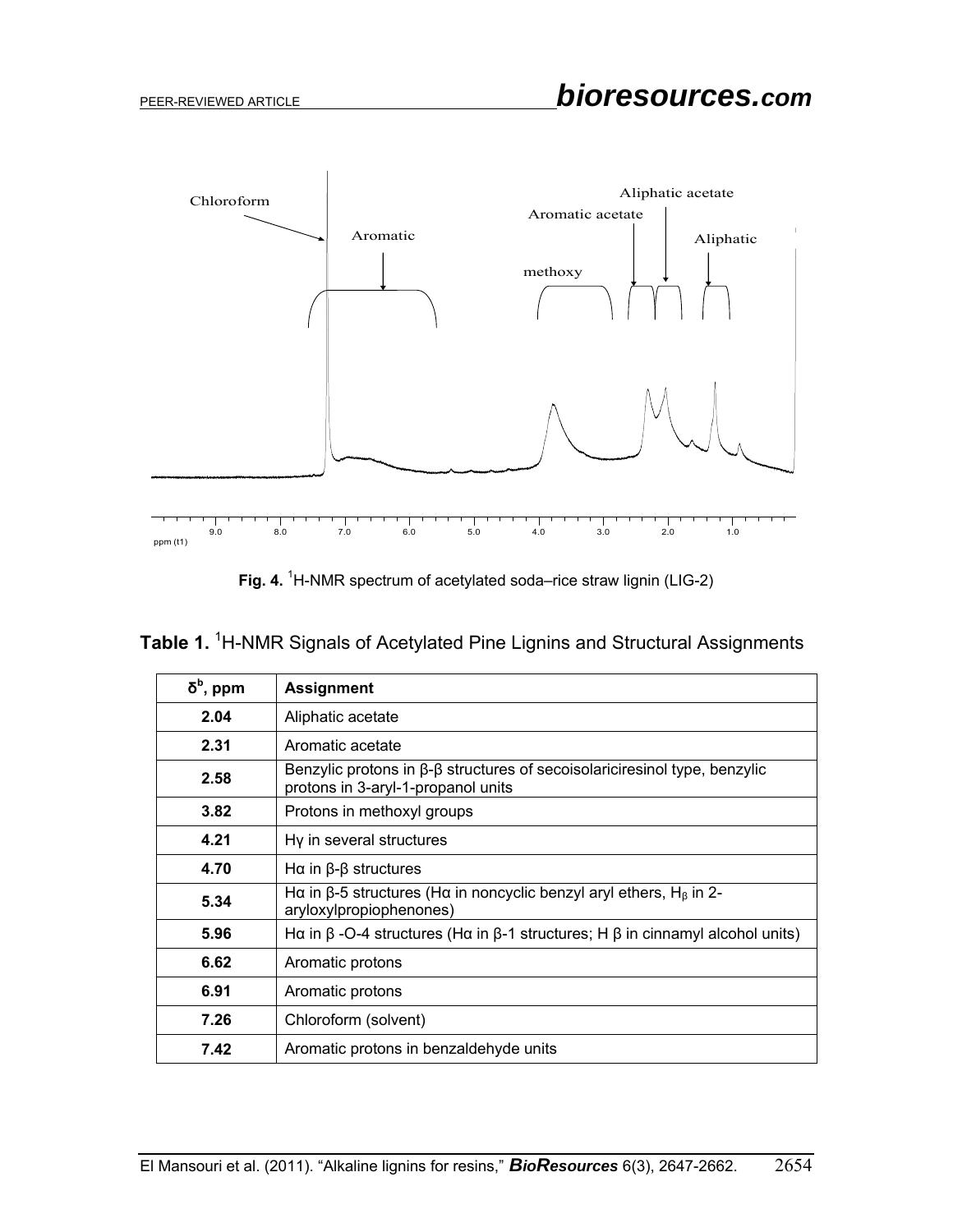|  | Table 2. Results of Numbers of Acetate groups per Methoxyl Group and |  |  |  |
|--|----------------------------------------------------------------------|--|--|--|
|  | <b>Phenolic Hydroxyl Content</b>                                     |  |  |  |

|              | <b>Samples</b>                      | <b>Kraft lignin</b><br>$(LIG-1)$ | Soda-rice<br>lignin (LIG-2) | Soda-wheat<br>lignin (LIG-3) |
|--------------|-------------------------------------|----------------------------------|-----------------------------|------------------------------|
| UV-          | Phenolic hydroxyl content (%)       | 3.1                              | 4.5                         | 4.3                          |
| spectroscopy | Aliphatic hydroxyl content $(\%)^a$ | 4.90                             | 6.9                         | 6.8                          |
|              | $CH3O-(4.0-3.0ppm)$                 |                                  |                             |                              |
| $1$ H-NMR    | Aromatic-acetate (2.6-2.2 ppm)      | 0.50                             | 0.75                        | 0.70                         |
|              | Aliphatic-acetate (2.2-1.6 ppm)     | 0.79                             | 1.16                        | 1.12                         |
| spectroscopy | Aliphatic/Aromatic                  | 1.58                             | 1.54                        | 1.6                          |
|              | Total (Ar+Aliph) acetates           | 1.29                             | 1.91                        | 1.82                         |

<sup>a</sup>: the content of aliphatic hydroxyl groups were calculated based on the ratio of aliphatic / aromatic signals from <sup>1</sup>H-NMR spectroscopy analysis.



**Fig. 5.** Apparent molecular weight distribution of the acetylated lignin samples

Previous studies have reported that alkaline lignins, especially kraft and soda/ anthraquinone lignins, show normal curves but with a small fraction of low molecular weight oligomers (El Mansouri et al. 2006). Other lignins such as organosolv and ethanol process lignins have presented a bimodal curve, which shows that there are two lignin fractions in different amounts and with different molecular weights (El Mansouri et al. 2006).

The weight-average  $(M_w)$  and number-average  $(M_n)$  molecular weights, and the polydispersity  $(M_w/M_n)$  of the three lignin samples are shown in Table 3. The results obtained for all lignin samples are in good agreement with those presented in the literature (Angles et al. 2003; El Mansouri et al. 2006; Tejado et al. 2007; Glasser and Jain 1993). The alkaline lignin samples, LIG-2 and LIG-3, exhibited lower weight average  $M_W$  and number average  $M_n$  molecular weight than kraft lignin, LIG-1. This trend corroborates the higher phenolic hydroxyl content in these two alkaline lignins.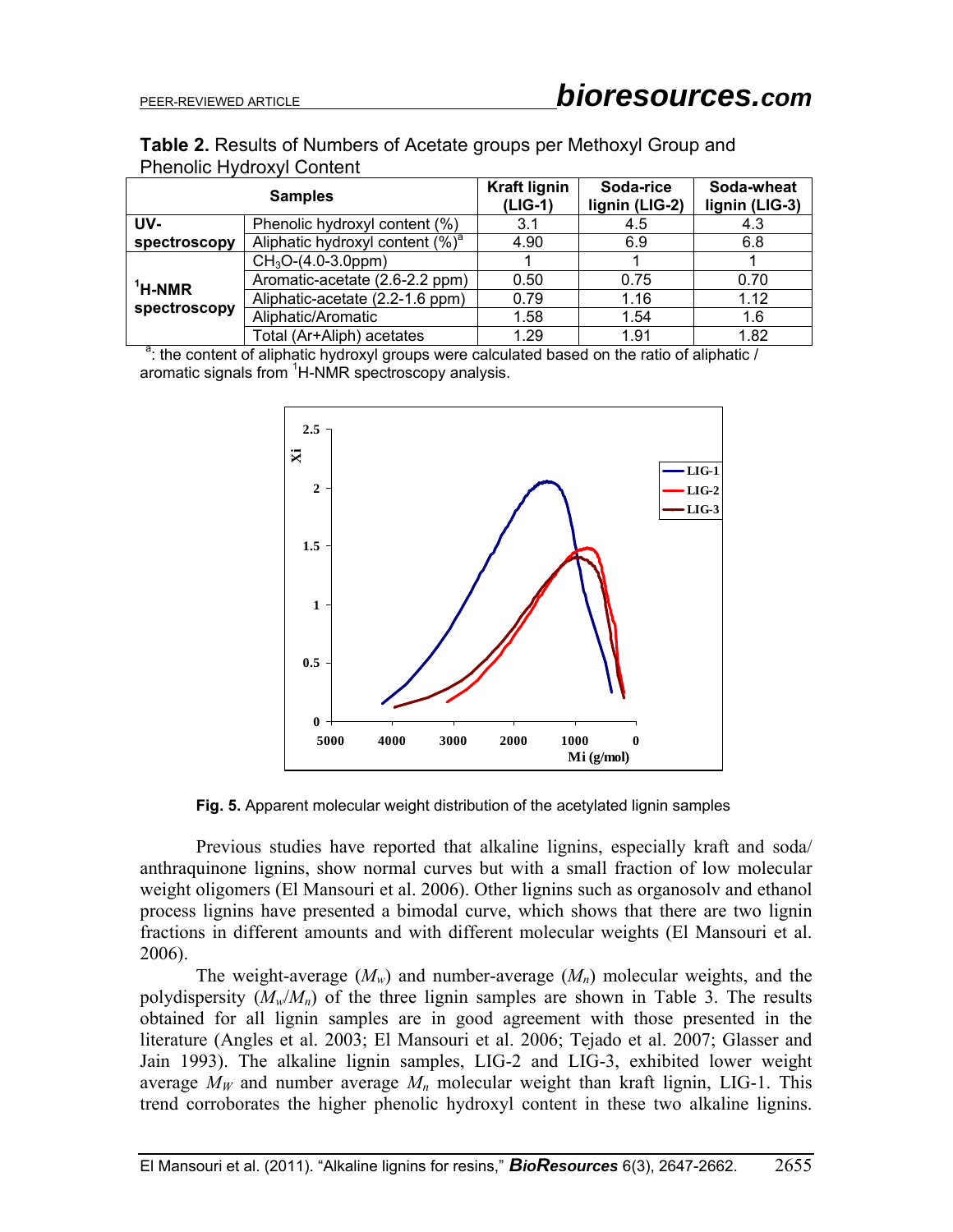This is due essentially to the cleavage of  $\alpha$ - and  $\beta$ -O-4 bonds, which is the predominant process during the processing of lignocellulosic materials in alkaline medium. It should also be pointed out that the polydispersity of all lignin samples is relatively low, which indicates that all lignin samples have a high fraction of their determined molecular weight.

| <b>Samples</b>            | $M_{w}$ (g/mol) | $M_n$ (g/mol) | $M_{\rm w}/M_{\rm n}$ |  |
|---------------------------|-----------------|---------------|-----------------------|--|
| Kraft lignin (LIG-1)      | 1746            | 1501          | 1.16                  |  |
| Soda-rice lignin (LIG-2)  | 1069            | 805           | 1.32                  |  |
| Soda-wheat lignin (LIG-3) | 1172            | 678           | 1.39                  |  |

| Table 3. Results of $M_w$ , $M_n$ , and the Polydispersity of Acetylated Lignins |  |  |  |
|----------------------------------------------------------------------------------|--|--|--|
|----------------------------------------------------------------------------------|--|--|--|

The difference in molecular weight can also be explained by the difference in lignin structures. In addition to ether linkages ( $\alpha$ -O-4, β-O-4, 4-O-5), lignin also contains significant quantities of carbon-carbon linkages between the phenylpropane units. The most abundant C-C bonds in lignin molecules are those with a C5 position in the aromatic ring. G-type units can form this type of bond, but S-type units cannot, because the C5 position is substituted by a methoxyl group (Brunow et al. 1999; Tejado et al. 2007). The C-C bonds in G-type units are not broken during wood pulping because of their high stability. As a consequence, lignins with more G-type units are expected to show higher MW than those with more S-units. This analysis seems to be valid for our samples, as their MW depends on their origin. On the other hand, the higher molecular weight of the kraft lignin (LIG-1) can also be explained by the possible repolymerization reactions occurring during the kraft pulping of lignocelulosic materials. Repolymerization increases the molecular weight of lignin. It has been reported that during kraft pulping and under highly alkaline conditions some  $\alpha$ -hydroxyl groups form quinine methide intermediates that react easily with other lignin fragments to give alkali-stable methylene linkages (Van der Klashorst et al. 1989) and consequently cause higher molecular weight molecules to appear.

Although most research work on the use of lignin in phenolic resins supports the use of high molecular fractions of lignin (Forss and Fuhrmann 1979; Lange et al. 1983; Olivares et al. 1988; Van der Klashorst et al. 1989), it should be pointed out that lignins with high fractions of low molecular weight molecules are also suitable for condensates with phenol formaldehyde, because they are more reactive than those with high molecular weight molecules (Pizzi 1994). Because the molecular weights found in our lignin samples were relatively comparable, the G-origin and moderate hydroxyl groups of LIG-1 suggest that it is a good raw material for lignin derivatives such as lignin-based phenol–formaldehyde resins. There is no evidence to suggest that molecular weight has any influence on the properties of synthesized lignin-based epoxy resins. At this stage of characterization, we again suggest that LIG-2 and LIG-3 can be used for epoxy resin preparation.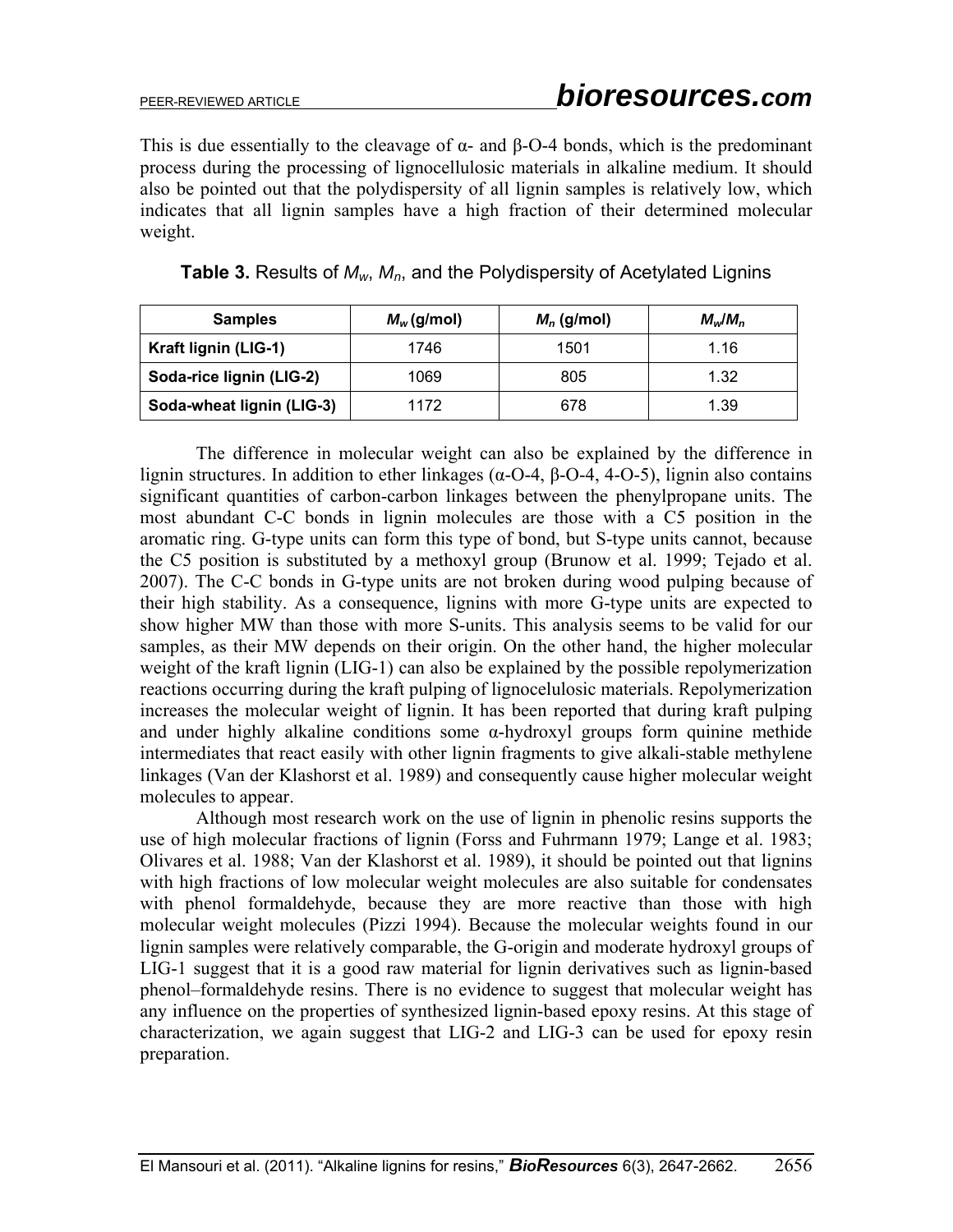### **Differential Scanning Calorimetry (DSC)**

It is difficult to reliably determine the glass transition temperatures  $(T_g)$  of lignins because they are affected by molecular weight, thermal history, cross-linking, pressure, and the presence of low molecular weight contaminants, including water and solvents (Hatakeyama 1992). Therefore, a typical  $T_g$  value for a particular lignin cannot be reported precisely. However, the differential scanning calorimetry (DSC) technique was used to determine  $T_g$  after the samples had been extensively dried at 60 °C for one day under vacuum so that the entire moisture content was released, and a relative comparison could be made between various lignin samples prepared under the same conditions.

Table 4 lists the  $T_g$  values of the lignin samples studied. The  $T_g$  values for all lignin samples were in the range 150 ºC to 165 ºC. They were in good agreement with those reported for different lignins with  $T_g$  values between 90 and 180 °C (Feldman et al. 2001; Glasser and Jain 1993; Tejado et al. 1997). According to Glasser and Jain (1993),  $T_g$  values are usually higher in softwood kraft lignins and lower in organosolv lignins. In our case  $T_g$  values were highest for kraft lignin (LIG1) rich in G-type units, medium for LIG-2, and lowest for LIG-3.

**Table 4.** Results of Thermal Analyses (DSC and TGA): *Tg*, DTG<sub>max</sub>, and Residue Values (%)

| <b>Samples</b>                              | $Tq$ (°C) | $DTG_{\text{max}}$ (°C) | Residue at 600 $\degree$ C, (%)           | Residue at 800 $\degree$ C, (%) |  |
|---------------------------------------------|-----------|-------------------------|-------------------------------------------|---------------------------------|--|
| $LIG-1$                                     | 165       | 319                     | 56.3                                      | 46.3                            |  |
| $LIG-2$                                     | 155       | 410                     | 56.3                                      | 40.4                            |  |
| $LIG-3$                                     | 150       | 285                     | 56.3                                      | 40.0                            |  |
| $T \cdot$ alaee traneition temperature. DTC |           |                         | mayimum thermal decomposition temperature |                                 |  |

 $T_g$ . glass transition temperature, DTG<sub>max</sub>: maximum thermal decomposition residue (%): unvolatized weight fraction at 600ºC and 800ºC

## **Thermogravimetric Analysis (TGA)**

Thermogravimetry measures the weight change of a sample as a function of temperature or time under helium or nitrogen atmosphere. TG curves reveal the mass loss of the polymeric materials *vs.* the temperature of thermal degradation, and its first derivative thermogravimetry (DGT) indicates the corresponding rate of mass loss. Figure 6 (a,b) shows TG and DTG curves of several lignin samples.

The three phase changes corresponding to moisture evaporation, main devolatilization, and continuous devolatilization were comparable to the pyrolysis of biomass reported by Chen el al. (2003) and lignin reported by Murugan et al. (2008). The initial weight loss of LIG-1 and LIG-2 started at 40 °C to 50 °C and reached a maximum at 70°C to 83ºC, and the offset temperature was around 110ºC to 120ºC, for LIG-1 and LIG-2, respectively. This change is due to the loss of water contained in the lignin polymer.

The thermal degradation step began at 185ºC, 195ºC, and 220ºC for LIG-1, LIG-2, and LIG-3, respectively. After these temperatures the weight loss became evident. The peak of the DTG curves ( $\text{DGT}_{\text{max}}$ ) can be expressed as a single thermal decomposition temperature and used to compare the thermal characteristics of polymeric materials. The thermal characteristics of the three lignin samples are given in Table 4.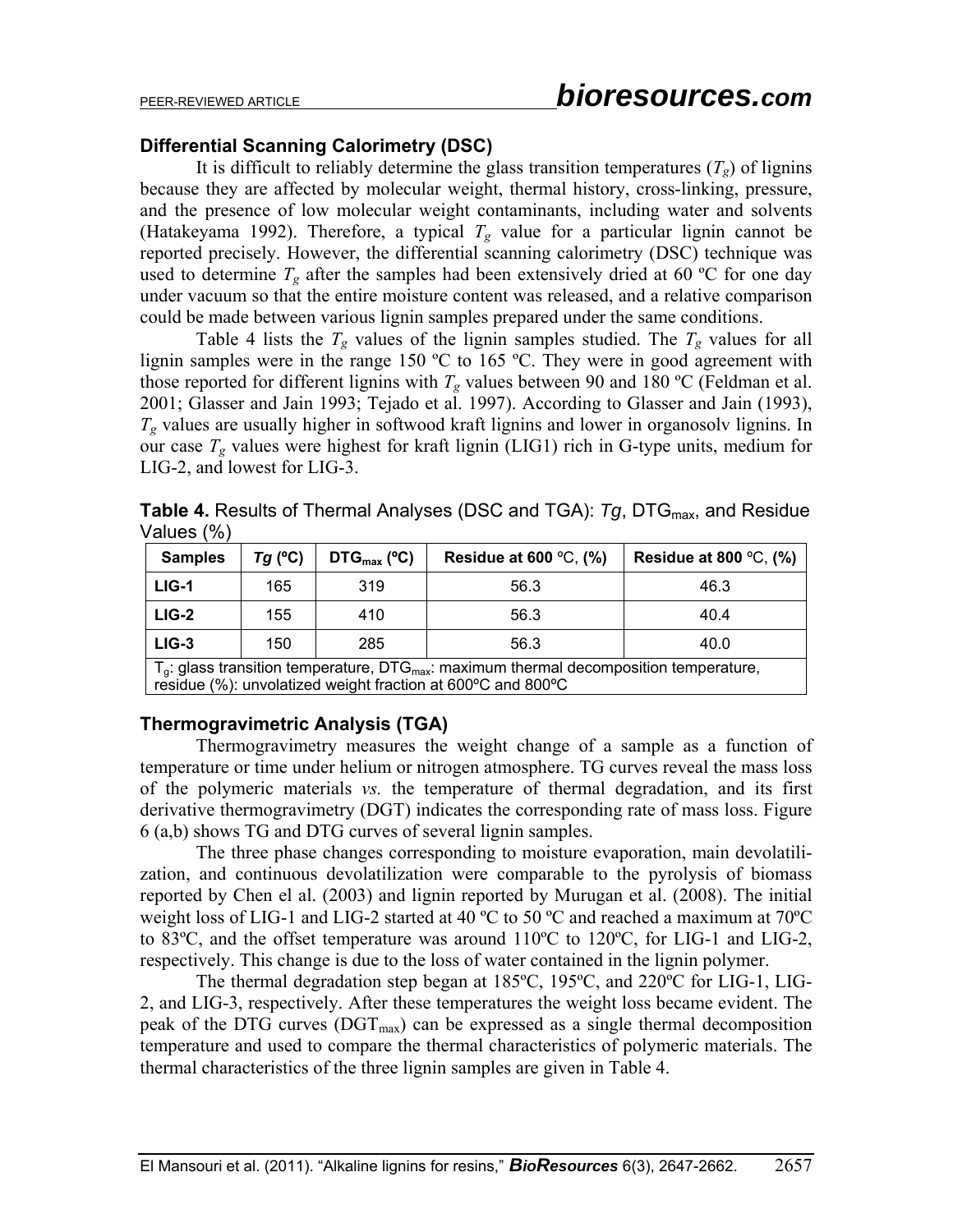



**Fig. 6.** (a) DTG and (b) TG curves of LIG-1, LIG2, and LIG-3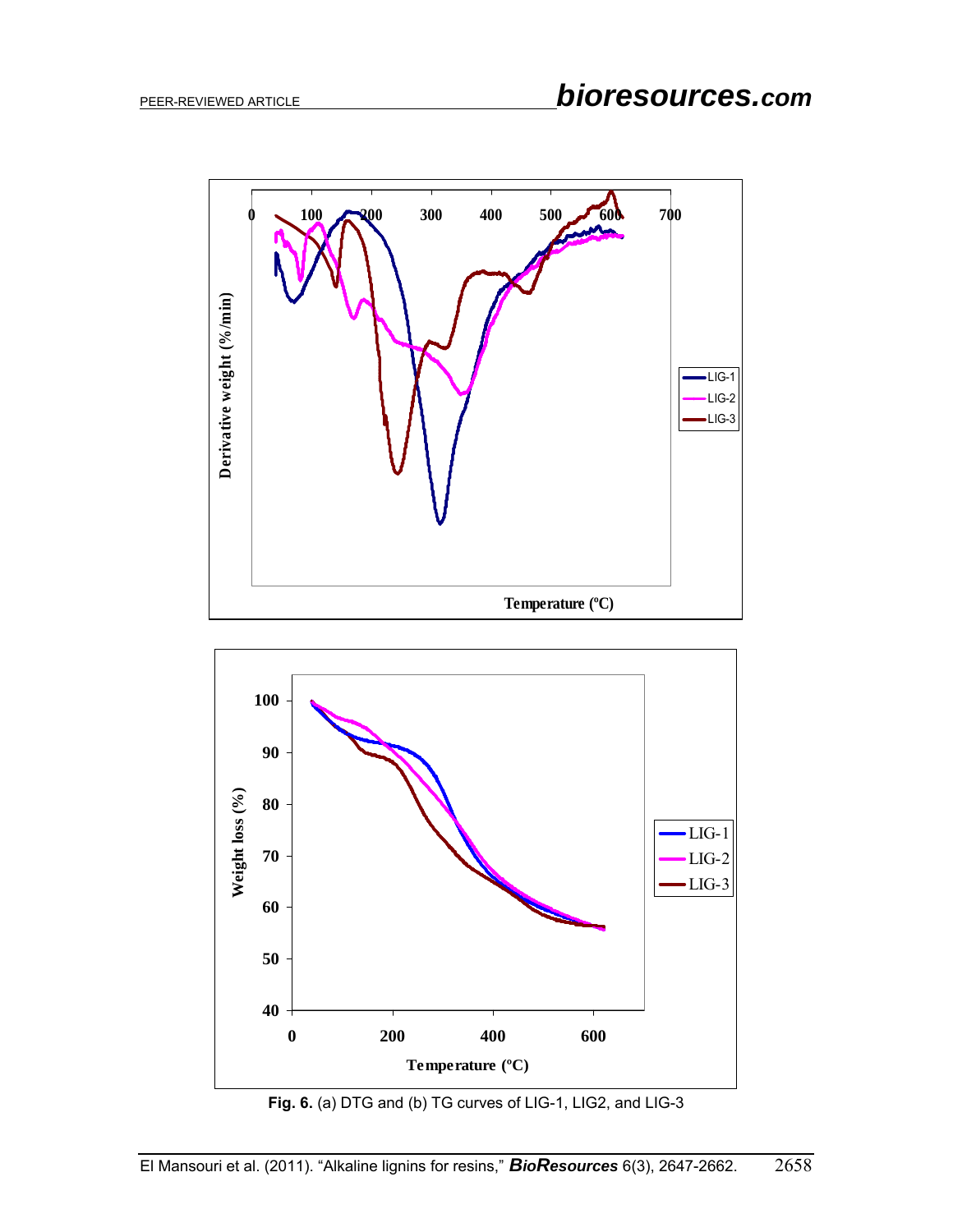The lowest value of  $\mathrm{DGT}_{\mathrm{max}}$  for all lignin samples was obtained for LIG-3, while the highest value is obtained for LIG-2. In contrast, the loss of mass at 800ºC was much greater for LIG-2 and LIG-3 than LIG-1. When lignin is heated to temperatures between 300ºC and 450ºC, pyrolytic degradation occurs and the interunit linkages fragment and release monomeric phenols into the vapor phase, while above 500ºC some aromatic rings decompose (El-Saied and Nada 1993; Sun et al. 2000; Tejado et al. 2007). The range of  $\text{DGT}_{\text{max}}$  obtained is in agreement with other findings in the literature (El-Saied and Nada 1993; Sun et al. 2000; Tejado et al. 2007).

On the other hand, the maximum rate loss in phenolic resins occurred at around 345ºC. Therefore, blending lignins with phenol formaldehyde resins, especially LIG-1 and LIG-2 which are more thermally stable, will lead to higher thermal decomposition temperatures. This enhanced thermal behavior may provide a wider temperature range of application for lignin-PF blends. Of the lignins LIG-2 and LIG-3, which are structurally suitable for lignin-based epoxy resins, LIG-2 had the highest thermal decomposition temperature and will therefore be selected for this purpose.

# **CONCLUSIONS**

- 1. Three alkaline lignins were structurally and thermally characterized. The results were related to their origin and extraction methods, and then discussed from the point of view of their use in phenol formaldehyde and epoxy resins.
- 2. FTIR spectroscopy revealed that kraft lignin has more G-type units, while soda-rice straw lignin (LIG-2) and soda-wheat straw lignin (LIG-3) have more S-type units. <sup>1</sup>H-NMR spectroscopy suggests that LIG-2 and LIG-3 have more phenolic and aliphatic hydroxyl groups than kraft lignin (LIG-1). Kraft lignin (LIG-1) has higher MW than LIG-2 and LIG-3. The weight loss temperature was maximum for LIG-2, medium for LIG-1, and low for LIG-3. The glass transition temperature of all the lignins studied was between 150°C and 165°C.
- 3. Although kraft lignin contains less phenolic and hydroxyl groups than the other two analyzed lignins, it is recommended to be used in phenol formaldehyde resin synthesis, because it is rich in G-type units, its molecular weight is suitable, and its thermal stability is good, while LIG-2 lignin is recommended to be used in epoxy resin preparation because it has a high content of hydroxyl groups and excellent thermal stability.

## **ACKNOWLEDGMENTS**

Authors wish to thank the support of the Commission for Universities and Research of the DIUiE of the Generalitat of Catalonia and the company Henkel KGaA.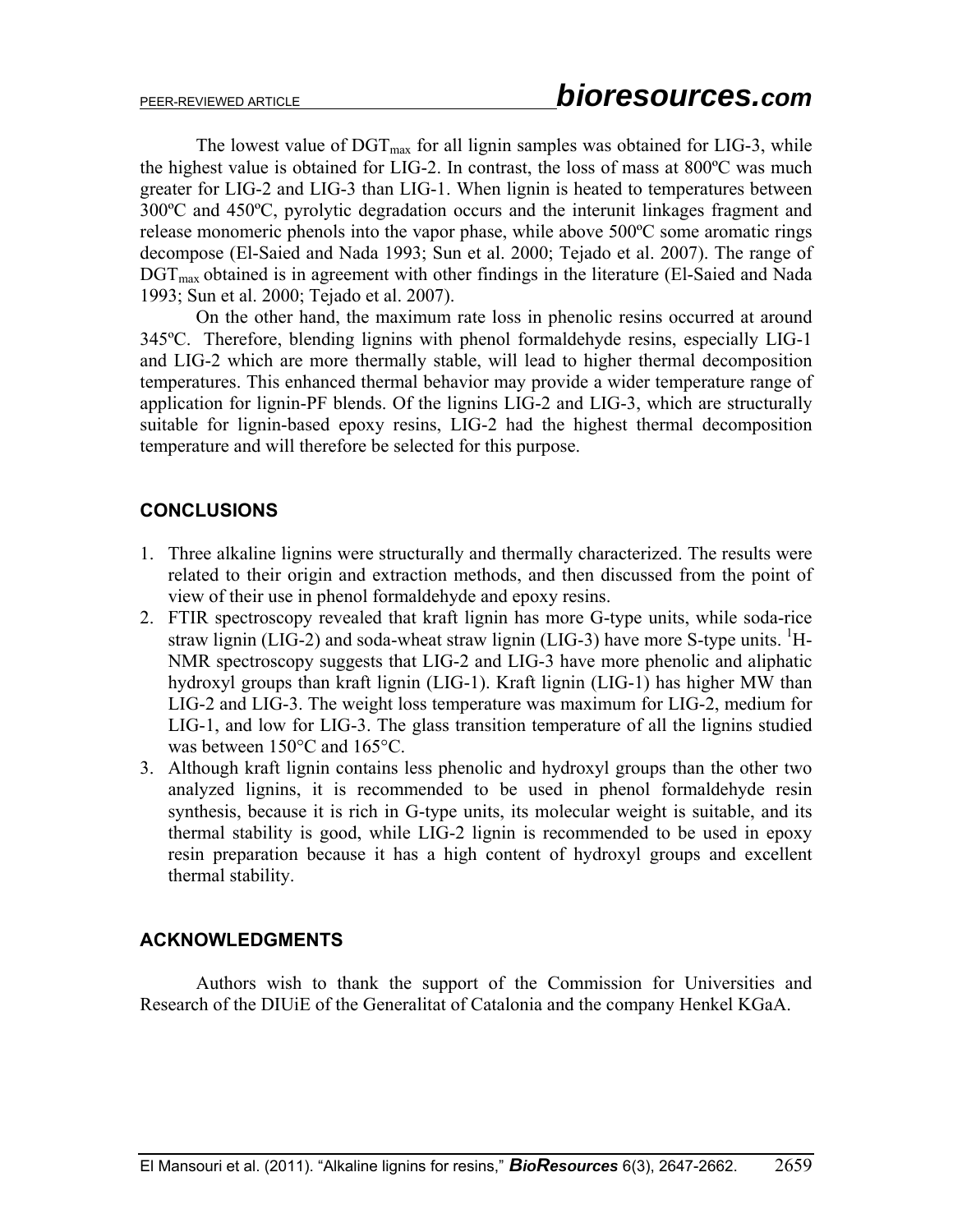# **REFERENCES CITED**

- Alonso, M. V., Oliet, M., Rodriguez, F., Astarloa, G., and Echeverria, J. M. (2004). "Use of a methylolated softwood ammonium lignosulfonate as partial substitute of phenol in resol resins manufacture," *Journal of Applied Polymer Science* 94(2), 643-650.
- Angles, M. N., Reguant, J., Garcia-Valls, R., and Salvado, J. (2003). "Characteristics of lignin obtained from steam-exploded softwood with soda/anthraquinone pulping," *Wood Science and Technology* 37(3-4), 309-320.
- Benar, P., Goncalves, A. R., Mandelli, D., and Schuchardt, U. (1999). "Eucalyptus organosolv lignins: Study of the hydroxymethylation and use in resols," *Bioresource Technology* 68(1), 11-16.
- Boeriu, C. G., Bravo, D., Gosselink, R. J. A., and van Dam, J. E. G. (2004). "Characterisation of structure-dependent functional properties of lignin with infrared spectroscopy," *Industrial Crops and Products* 20(2), 205-218.
- Brunow, G., Lundquist, K., and Gellerstedt, G. (1999). "Lignin," In: *Analytical Methods in Wood Chemistry Pulping and Papermaking*, Sjostrom, E., and Alen, R. (eds.), Springer-Verlag, Berlin, Heidelberg, New York, 77-124.
- Chen, G., Andries, J., Spliethoff, H., and Leung, D. Y. C. (2003). "Experimental investigation of biomass waste (rice straw, cotton stalk, and pine sawdust) pyrolysis characteristics," *Energy Sources* 25(4), 331-337.
- Danielson, B., and Simonson, R. (1998). "Kraft lignin in phenol formaldehyde resin. Part 1. Partial replacement of phenol by kraft lignin in phenol formaldehyde adhesives for plywood," *Journal of Adhesion Science and Technology* 12(9), 923-939.
- Dence, C. W. (1992). "General structure features of lignins," In: *Methods in Lignin Chemistry*, Lin, E. S., and Dence, C. W. (eds.), Springer-Verlag, Berlin, Heidelberg, 3-6.
- El Mansouri, N. E., and Salvado, J. (2006). "Structural characterization of technical lignins for the production of adhesives: Application to lignosulfonate, kraft, sodaanthraquinone, organosolv and ethanol process lignins," *Industrial Crops and Products* 24(1), 8-16.
- Elsaied, H., and Nada, A. (1993). "The thermal-behavior of lignins from wasted black pulping liquors," *Polymer Degradation and Stability* 40(3), 417-421.
- Faix, O. (1992). "Fourier transform infrared spectroscopy," In: *Methods in Lignin Chemistry*, Li n, S.Y., and Dence, C. W. (eds.), Springer, Berlin., Heidelberg, 83-109.
- Feldman, D., Banu, D., Campanelli, J., and Zhu, H. (2001). "Blends of vinylic copolymer with plasticized lignin: Thermal and mechanical properties," *Journal of Applied Polymer Science* 81(4), 861-874.
- Feldman, D., Banu, D., Luchian, C., and Wang, J. (1991a). "Epoxy lignin polyblends Correlation between polymer interaction and curing temperature," *Journal of Applied Polymer Science* 42(5), 1307-1318.
- Feldman, D., Banu, D., Natansohn, A., and Wang, J. (1991b). "Structure properties relations of thermally cured epoxy lignin polyblends," *Journal of Applied Polymer Science* 42(6), 1537-1550.
- Forss, K. J., and Fuhrmann, A. (1979). "Finnish plywood, particleboard, and fibreboard made with a lignin-based adhesive," *Forest Products Journal* 29(7), 36-43.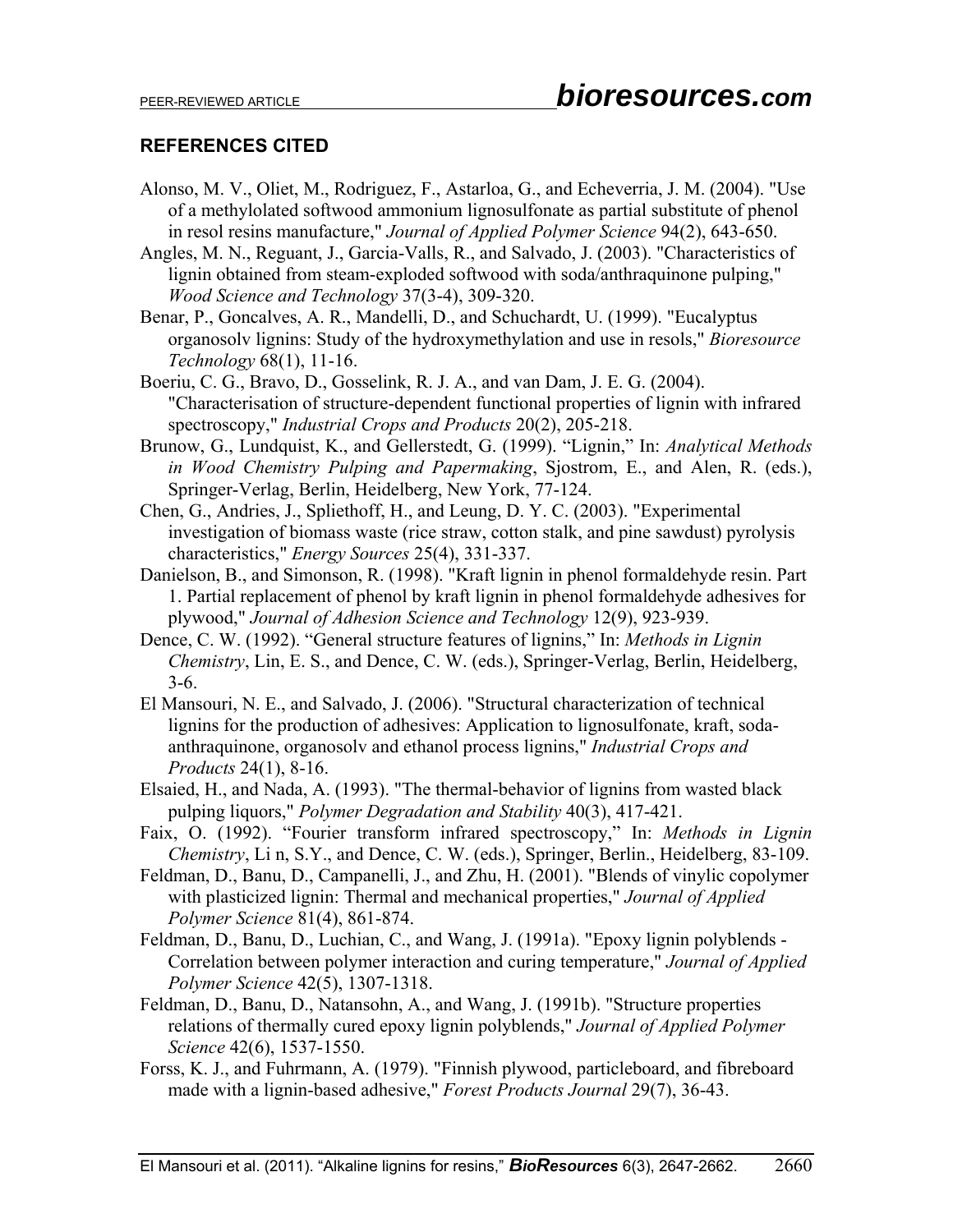- Glasser, W. G., Dave, V., and Frazier, C. E. (1993). "Molecular-weight distribution of (semi-) commercial lignin derivatives," *Journal of Wood Chemistry and Technology*, 13(4), 545-559.
- Glasser, W. G., and Jain, R. K. (1993). "Lignin derivatives.1. Alkanoates," *Holzforschung* 47(3), 225-233.
- Gosselink, R. J. A., de Jong, E., Guran, B., and Abacherli, A. (2004). "Co-ordination network for lignin - Standardisation, production and applications adapted to market requirements (EUROLIGNIN)," *Industrial Crops and Products* 20(2), 121-129.
- Hatakeyama. H. (1992). "Thermal Analysis," In: *Methods in Lignin Chemistry*, Lin, S. Y., and Dence, C. W. (eds.), Springer-Verlag, Berlin, 200-214.
- Ismail, T., Abu Hassan, H., Hirose, S., Taguchi, Y., Hatakeyama, T., and Hatakeyama, H. (2010). "Synthesis and thermal properties of ester-type crosslinked epoxy resins derived from lignosulfonate and glycerol," *Polymer International* 59(2), 181-186.
- Lange, W., Faix, O., and Beinhoff, O. (1983). "Properties and degradability of lignins isolated with alcohol-water mixtures. 8. The inhomogeneity of the lignins from birch and spruce wood," *Holzforschung* 37(2), 63-67.
- Lin, S. Y. (1992). "Commercial spent pulping liquors," In: *Methods in Lignin Chemistry*, Lin, S. Y., and Dence, C.W. (eds.), Springer-Verlag, Berlin, pp. 75-80.
- Lora, J. H., and Glasser, W. G. (2002). "Recent industrial applications of lignin: A sustainable alternative to nonrenewable materials," *Journal of Polymers and the Environment* 10(1-2), 39-48.
- Lundquist, K. (1980). "NMR-studies of lignins. 4. Investigation of spruce lignin by H-1- NMR spectroscopy," *Acta Chemica Scandinavica Series B-Organic Chemistry and Biochemistry* 34(1), 21-26.
- Malutan, T., Nicu, R., and Popa, V. I. (2008). "Lignin modification by epoxidation," *BioResources* 3(4), 1371-1376.
- Murugan, P., Mahinpey, N., Johnson, K. E., and Wilson, M. (2008). "Kinetics of the pyrolysis of lignin using thermogravimetric and differential scanning calorimetry methods," *Energy & Fuels* 22(4), 2720-2724.
- Nada, A., Yousef, M. A., Shaffei, K. A., and Salah, A. M. (1998). "Infrared spectroscopy of some treated lignins," *Polymer Degradation and Stability* 62(1), 157-163.
- Nonaka, Y., Tomita, B., and Hatano, Y. (1997). "Synthesis of lignin/epoxy resins in aqueous systems and their properties," *Holzforschung* 51(2), 183-187.
- Olivares, M., Guzman, J. A., Natho, A., and Saavedra, A. (1988). "Kraft lignin utilization in adhesives," *Wood Science and Technology* 22(2), 157-165.
- Peng, W. L., and Riedl, B. (1994). "The chemorheology of phenol-formaldehyde thermoset resin and mixtures of the resin with lignin fillers," *Polymer* 35(6), 1280- 1286.
- Pizzi, A., and Mittal, K. L. (1994). *Handbook of Adhesives Technology*, Marcel Dekker, New York.
- Simionescu, C. I., Rusan, V., Turta, K. I., Bobcova, S. A., Macoveanu, M. M., Cazacu, G., and Stoleriu, A. (1993). "Synthesis and characterization of some ironlignosulfonate-based lignin-epoxy resins," *Cellulose Chemistry and Technology* 27(6), 627-644.